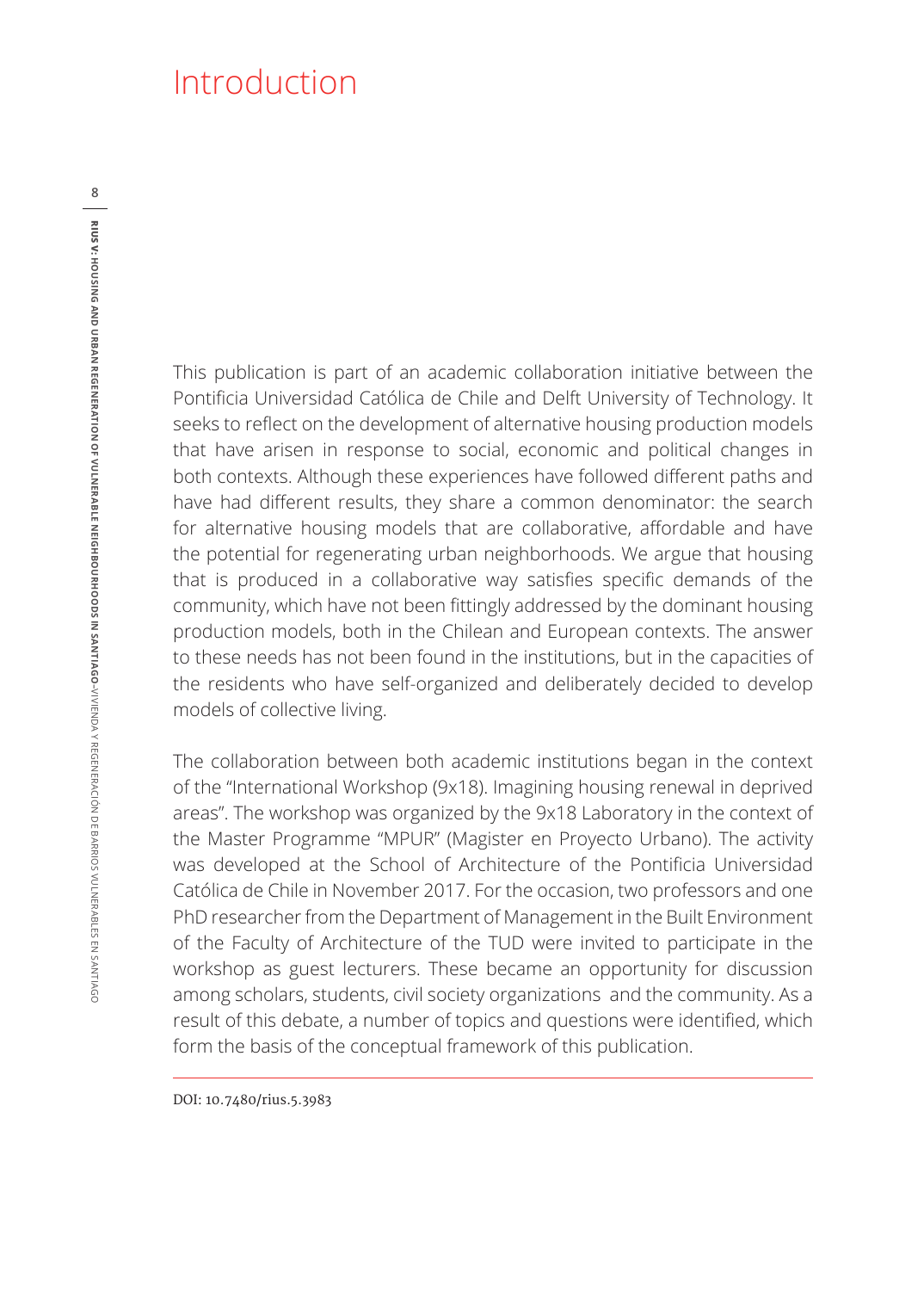## Introducción

La presente publicación es un trabajo conjunto entre la Pontificia Universidad Católica de Chile y la Universidad Tecnológica de Delft que busca reflexionar sobre el desarrollo de modelos de producción de vivienda alternativos los cuales han surgido en respuesta a cambios sociales, económicos y políticos en ambos contextos. Si bien se trata de experiencias que han recorrido caminos distintos y han tenido resultados diferentes, comparten un denominador común: la búsqueda de modelos alternativos de vivienda colaborativa, asequible y con el potencial de regeneración urbana de barrios. La vivienda producida colaborativamente obedece a la necesidad de satisfacer demandas específicas de la comunidad que no han sido abordadas satisfactoriamente por los modelos dominantes, tanto en el contexto chileno como europeo. La respuesta a estas necesidades no ha sido encontrada en las instituciones, sino que en las mismas capacidades de los residentes que se han auto-organizado, y deliberadamente han decidido desarrollar modelos de habitar colectivos.

La colaboración entre ambas instituciones comenzó en el contexto del "Workshop Internacional 9 x 18, Cómo imaginar la construcción de vivienda en sitio propio" organizado por el Laboratorio 9x18, en el contexto del Magister en Proyecto Urbano. La actividad fue desarrollada en la Escuela de Arquitectura de la Universidad Católica en Santiago de Chile en Noviembre del 2017. Para la ocasión, un grupo de docentes del departamento de Management in the Built Environment de la Facultad de Arquitectura de la TU Delft, fueron invitados a participar en el workshop como profesores invitados. La instancia académica se transformó en una oportunidad de discusión entre académicos, alumnos, organizaciones y la comunidad. Fruto de este debate, se identificaron temáticas y preguntas que fueron el inicio del marco conceptual que hemos desarrollado en esta publicación.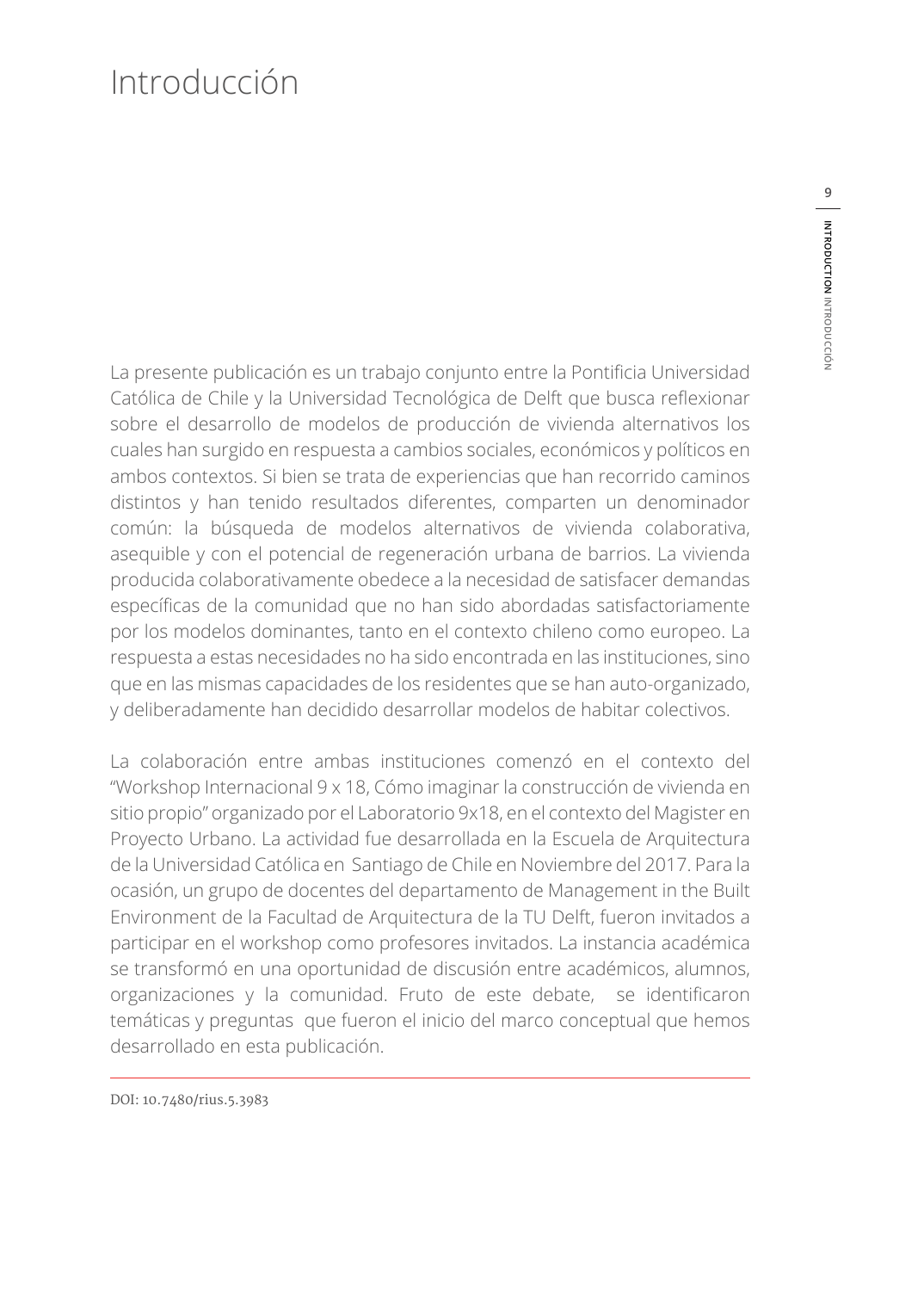The book is organized in three parts. The first part, "Paradigms in transition: North-South Perspectives" provides a brief overview of different housing production paradigms within which collaborative housing models can be understood from the perspectives of the Global North and the Global South, respectively. This includes a reflection on the historical background that has prompted changes in the way of addressing housing production in both contexts. The section ends with an analysis of these changes in two different contexts. The first is the re-emergence of European collaborative housing through a new wave of housing projects, which are self-managed by their residents. The second focuses on neighborhood densification strategies in 9x18 m1 sites in Chile, as an approach to the concept of collaborative housing from the perspective of informality and low-income site-owners, as well as the extended-household<sup>2</sup>.

The second section of the book is entitled "International Workshop (9x18). Imagining housing renewal in deprived areas", explains the teaching and research tools that have been developed by the academic team of the 9 x 18 Laboratory to address the densification challenges of pericentral neighborhoods in Santiago. The methodology focuses on positioning the student at the centre of their learning and connecting him/her with the local reality. The emphasis lies in a strong connection with the territory as a case study , as well as in developing a process of constant reflection. This is achieved by comparing different experiences, sharing lessons learned, and above all, establishing a space of mutual trust between teachers and students.

The third section of the book, "Reflections on the future", takes the lessons learned from the workshop as a starting point to establish future perspectives for the Chilean case, focused on the neighborhoods under study. These perspectives refer to the new housing densities these neighborhoods will face in the future , the understanding of inhabitants and their opportunities; the relevance of housing management in the development of collaborative models; the characteristics of the public and collective spaces in these neighborhoods; and the impacts on urban mobility. In the final reflection, the book returns to the concept of collaborative housing and its neighborhood impact in an attempt to develop joint thinking on the topic, stemming both from local experiences and from the identification of north-south perspectives.

**<sup>1</sup>** Type of neighborhoods as the result of the "Operation Site" program. This program focuses on delivering urbanized land (sometimes including services) to the homeless inhabitants.

**<sup>2</sup>** Extended Household is the translation for allegamiento, a concept that refers to the situation where people do not own the land but are sharing the same plot of land with the owners (not necessarily renting).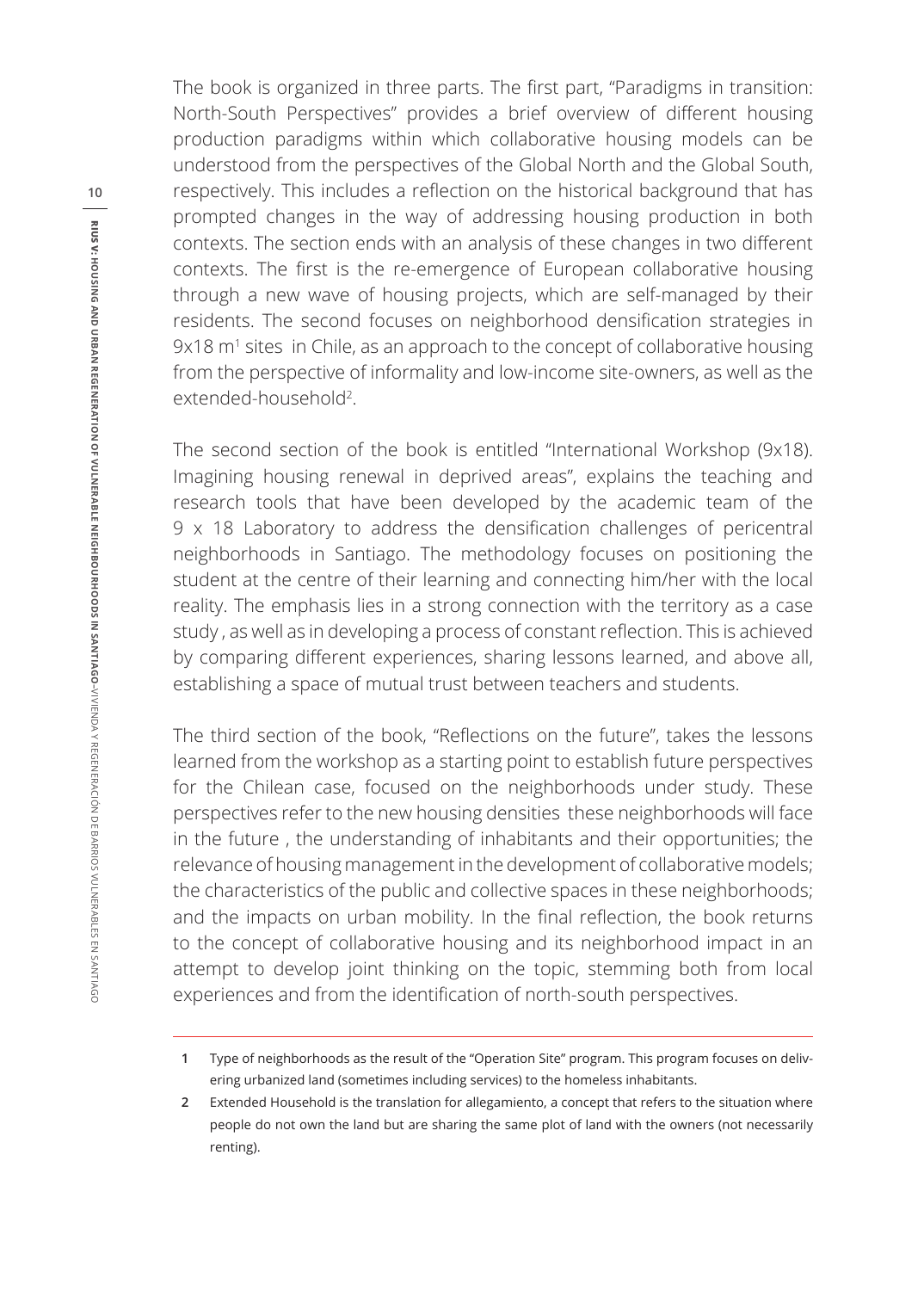El libro, está organizado en tres partes. La primera parte "Paradigmas en transición: Reflexiones cruzadas" presenta la descripción de los paradigmas en ambos contextos con el fin de reflexionar sobre el significado de modelos de vivienda colaborativa desde la perspectiva norte y sur. Una vez establecido el marco conceptual inicial, se profundiza sobre los antecedentes históricos que han informado la necesidad de cambios en la producción de vivienda en ambos contextos. La sección finaliza con la presentación de estos cambios desde la reemergencia de la vivienda colaborativa europea a través de nuevos conjuntos habitacionales auto gestionados por sus residentes, y desde la densificación barrial en terrenos 9x18<sup>1</sup> en Chile como un acercamiento al concepto de vivienda colaborativa desde la informalidad y el allegamiento<sup>2</sup> como principal motor de transformación.

La segunda sección del libro " Workshop Internacional 'Cómo imaginar la construcción de vivienda en sitio propio' explica las herramientas de docencia e investigación que han sido desarrolladas por el equipo docente del Laboratorio 9 x 18 para abordar los desafíos de densificación de barrios pericentrales de Santiago. La metodología se centra en posicionar al estudiante al centro de su aprendizaje y conectándolo con la realidad local. El énfasis reside en una fuerte conexión con el territorio como caso de estudio, y en desarrollar un proceso de reflexión constante, contrastando experiencias, compartiendo aprendizajes, y por sobre todo, estableciendo un espacio de confianza mutua entre profesores y estudiantes.

La tercera sección del libro "Reflexiones de futuro", toma los aprendizajes del workshop como punto de partida, para establecer perspectivas de futuro para el caso chileno enfocadas en los barrios en estudio. Estas perspectivas se refieren a las nuevas densidades habitacionales que enfrentarán estos barrios, el entendimiento del allegamiento desde sus oportunidades, la relevancia de la gestión habitacional en el desarrollo de modelos colaborativos, las características de los espacios públicos y colectivos asociados a estos barrios, y los impactos en la movilidad de la ciudad. En la reflexión final, el texto vuelve al concepto de vivienda colaborativa y su impacto barrial en un intento de construir aproximaciones al tema de manera conjunta, tanto desde la experiencias locales como desde la identificación de aprendizajes cruzados norte-sur.

**<sup>1</sup>** Tipo de barrios como resultado del programa "Operación Sitio". El programa se enfocó en proveer sitios urbanizados (a veces incluyendo servicios) a la población sin vivienda.

**<sup>2</sup>** Allegamiento refiere a la situación cuando personas no son propietarios del terreno, pero comparten el mismo sitio con los dueños (no necesariamente a través del alquiler).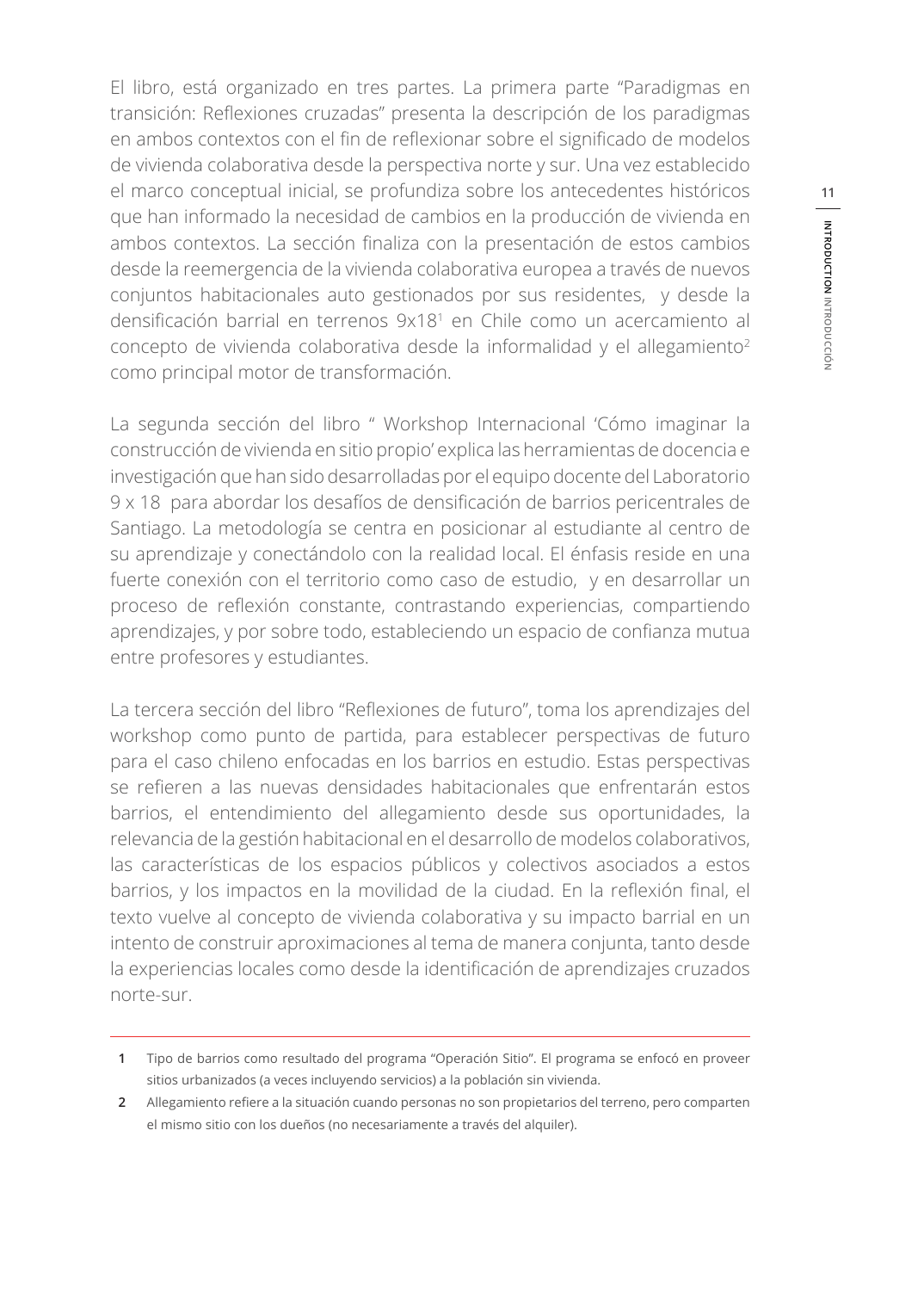As the central theme of this book is developed around collaborative processes, the development of this publication was a collective process of learning and cooperation, which has opened the door for future collaborations and areas of joint research. We are grateful for the support we received from the Faculty of Architecture, Design, and Urban Studies, and the School of Architecture of the Pontificia Universidad Católica de Chile; the Faculty of Architecture and the Built Environment; and the Department of Management of the Built Environment of the Delft University of Technology.

We would also like to thank Maria Calvo, assistant of the workshop, and of the students: Juan Carlos Barandiarán, Michelle Berna, María Calvo, Antonia Correa, Leonardo del Valle, Ricardo Diaz, Rosario Edwards, Ural Espinoza, Ronald Godoy, Teresa Miranda, Irisabella Moreno, Paola Ortiz, Consuelo Polanco, Karin Ponce, Pedro Rodriguez, Catalina Torres, Catalina Valenzuela, Sebastián Vanegas. We would like to acknowledge the valuable contribution of the Fundación Junto al Barrio as a facilitator during the workshop. Last but not least, we are deeply thankful of the community of La Palma neighborhood for opening their homes and their privacy to the students. The knowledge, experience, and enthusiasm of the residents is undoubtedly a fundamental pillar for the training of future professionals.

– The Editors –

Luz María Vergara Cristián Robertson Darinka Czischke Elke Schlack Rodrigo Tapia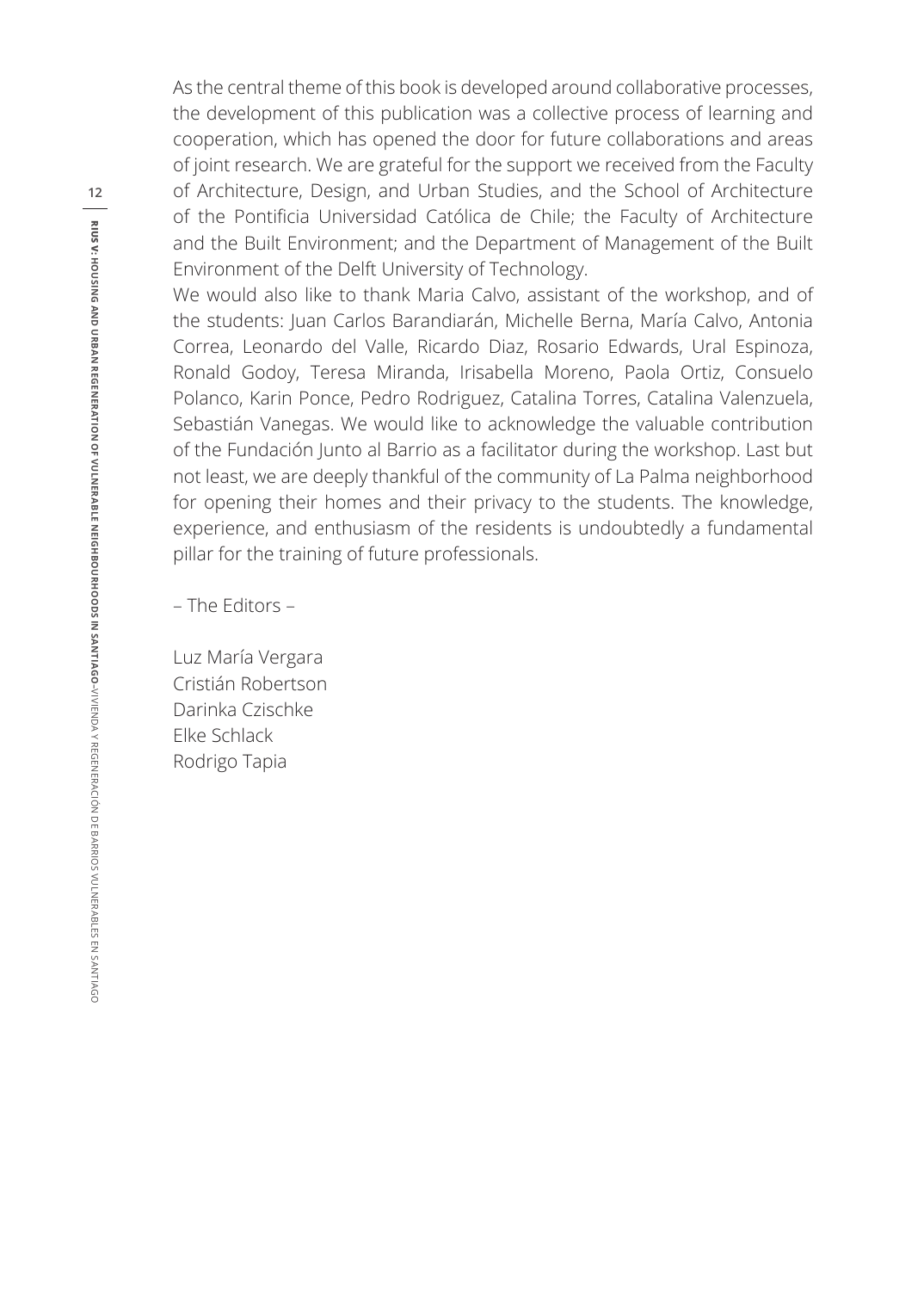Así como el tema central de este libro se desarrolla en torno a procesos colaborativos, la construcción de esta publicación fue en sí misma un proceso colectivo de aprendizajes y cooperación, que ha abierto la puerta a futuras colaboraciones y líneas de investigación conjunta. No podemos terminar esta introducción sin agradecer el apoyo de la Facultad de Arquitectura, Diseño, y Estudios Urbanos, y la Escuela de Arquitectura de la Pontificia Universidad Católica de Chile; la Facultad de Arquitectura y del Entorno Construido, y el Departamento de Gestión del Entorno Construido de la Universidad Tecnológica de Delft. Agradecemos también el trabajo de Maria Calvo, ayudante del workshop y de los alumnos: Juan Carlos Barandiarán, Michelle Berna, María Calvo, Antonia Correa, Leonardo del Valle, Ricardo Diaz, Rosario Edwards, Ural Espinoza, Ronald Godoy, Teresa Miranda, Irisabella Moreno, Paola Ortiz, Consuelo Polanco, Karin Ponce, Pedro Rodriguez, Catalina Torres, Catalina Valenzuela, Sebastián Vanegas. Asimismo, agradecemos el aporte de la fundación Junto al Barrio como facilitador durante el workshop. Finalmente, agradecemos a la comunidad del barrio La Palma por abrir las puertas de sus casas, y de su privacidad a los alumnos. El conocimiento, experiencia, y entusiasmo de los residentes, es sin duda, un pilar fundamental para la formación de futuros profesionales.

– Equipo Editorial –

Luz María Vergara Cristián Robertson Darinka Czischke Elke Schlack Rodrigo Tapia